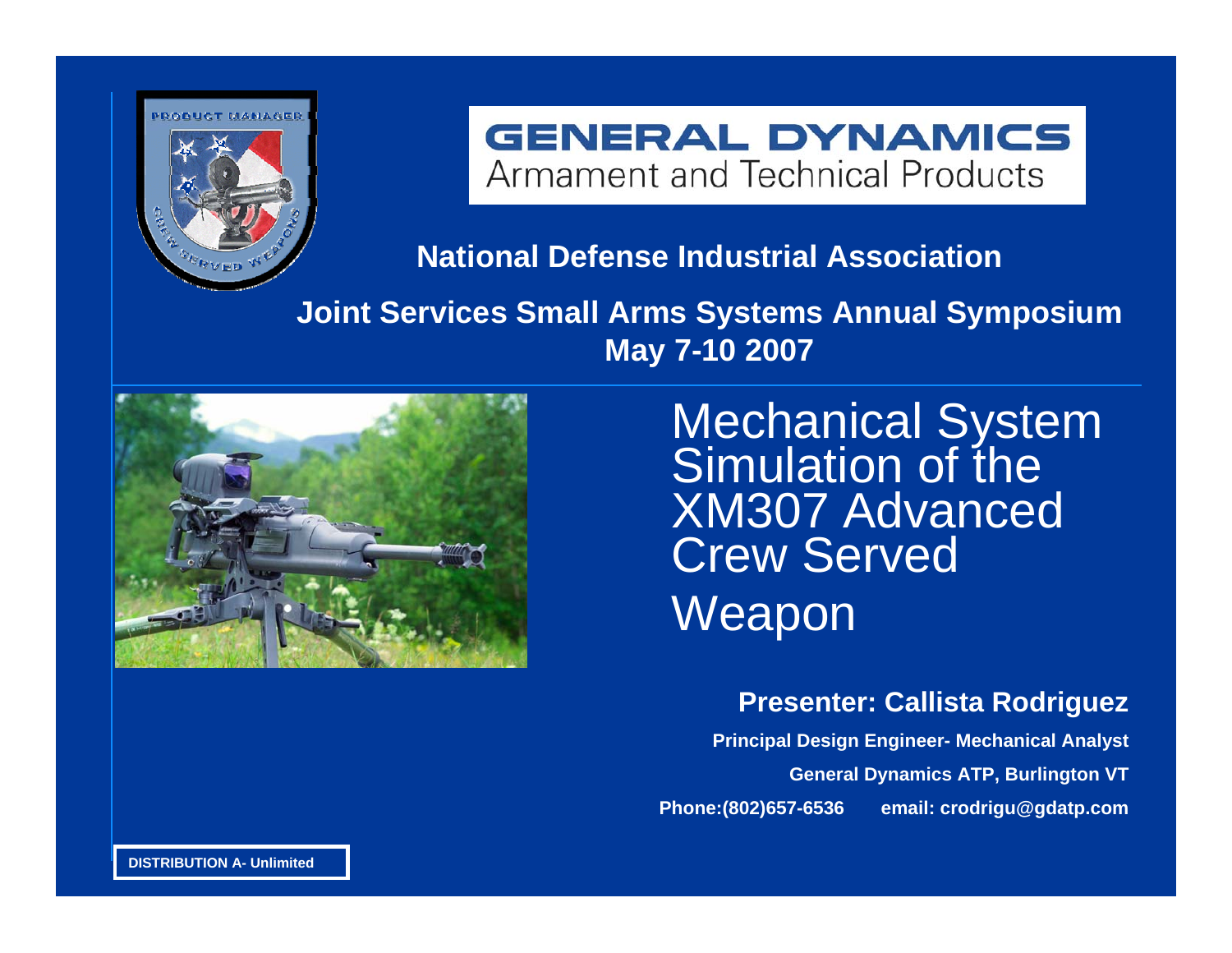### **XM307**

- **Lightweight portable** crew served weapon **•** Fires 25mm air-bursting or armor piercing ammunition
- **Low recoil achieved** with double acting buffer and unique operating cycle
- **Tripod or vehicle mount**

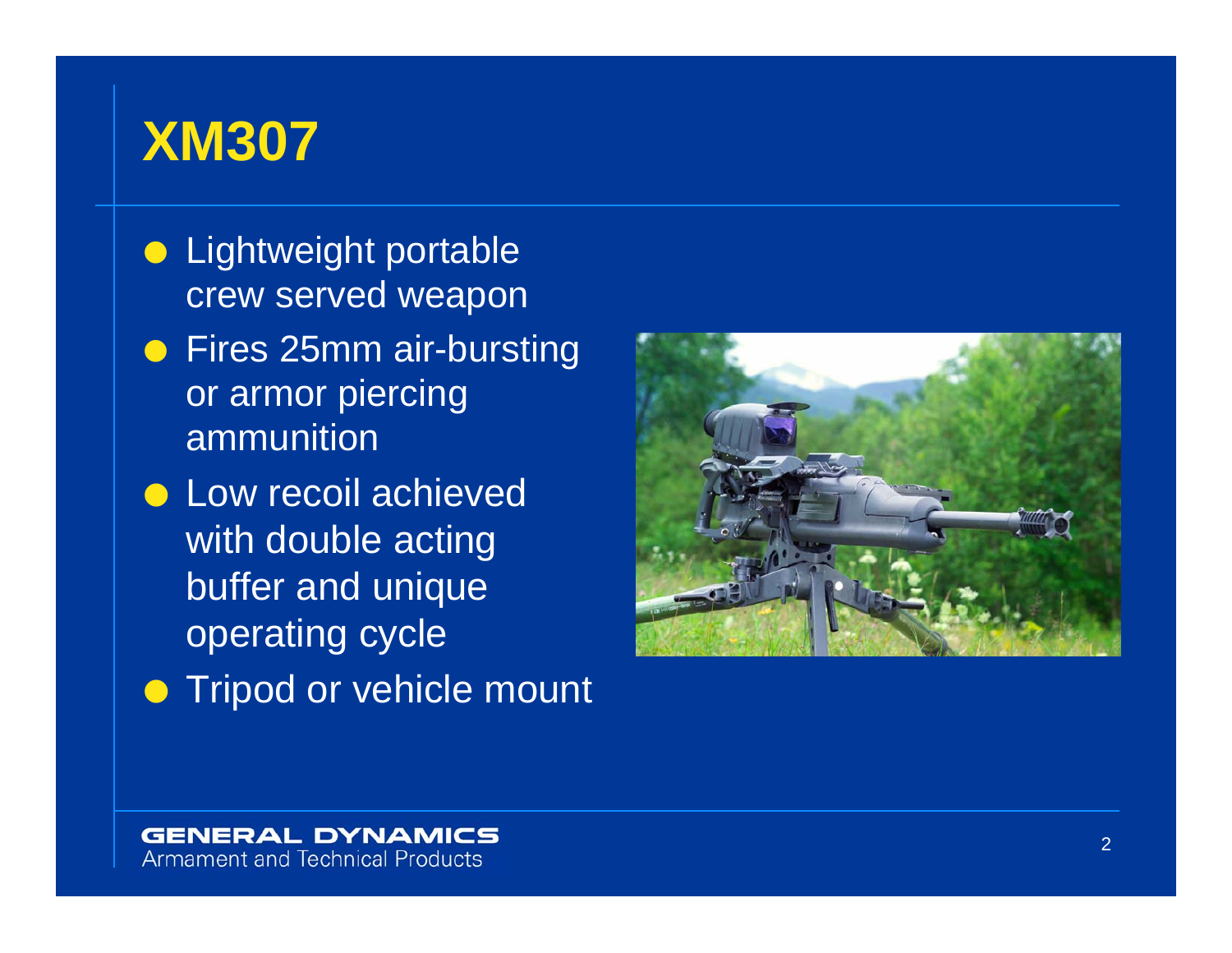### **XM312**

- $\bullet$  .50 caliber variant used to speed development efforts
	- $\geq 25$ mm airburst ammunition in parallel development
	- $\blacktriangleright$  .50 caliber ammunition impulse similar to 25mm
	- ³ .50 caliber ammunition provides a cost effective development tool

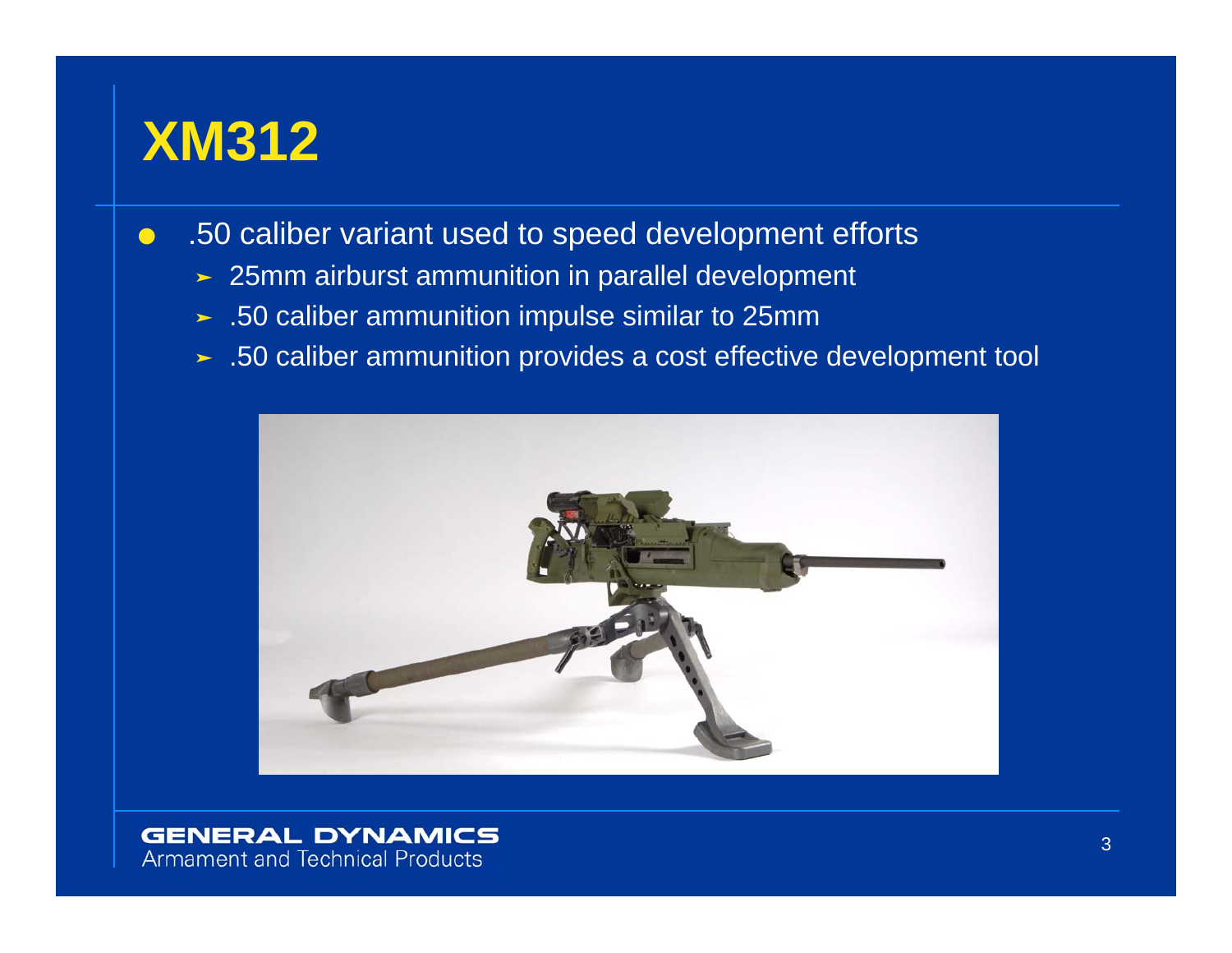# **XM307 Firing from Tripod**

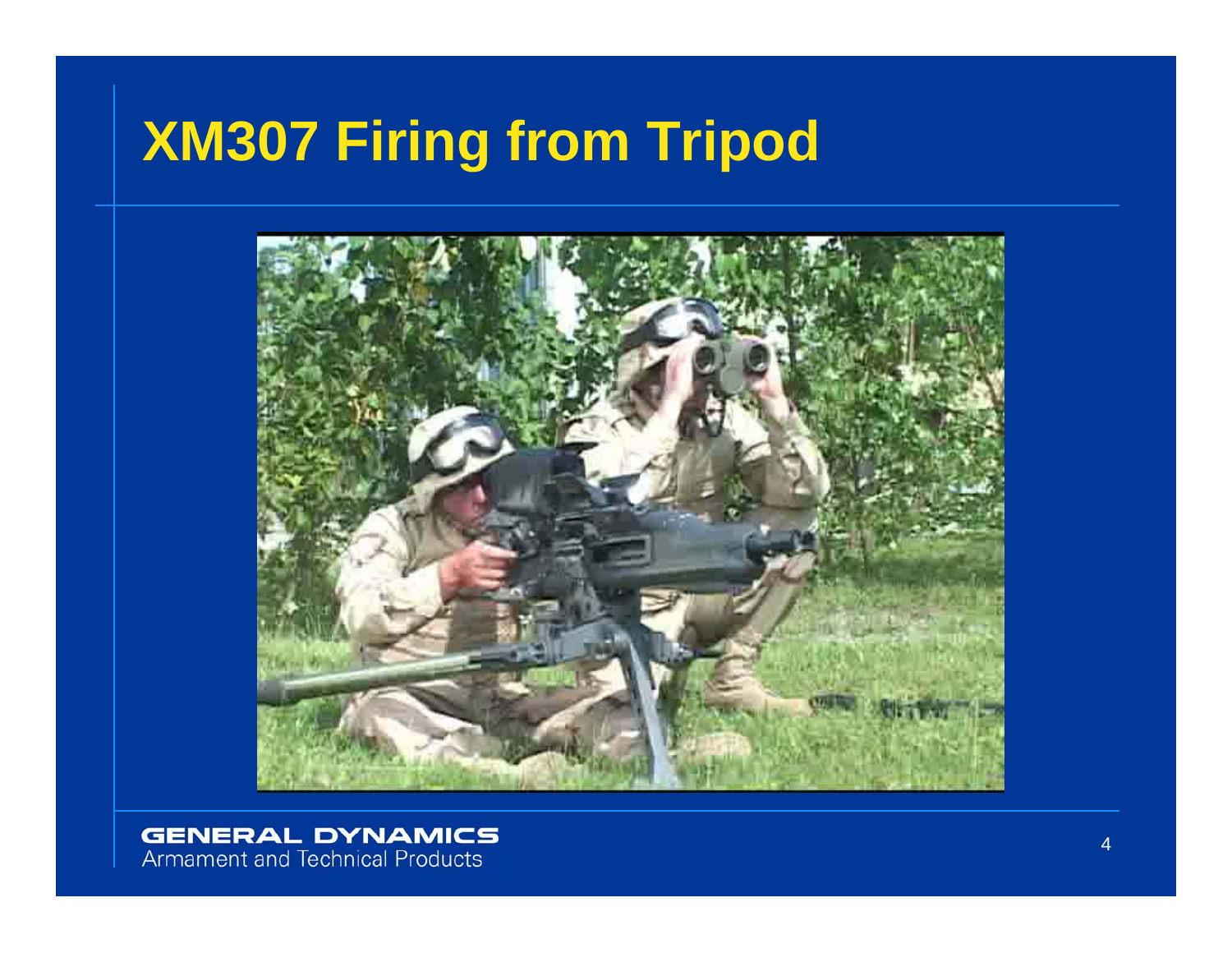## **Design Objective / Approach**

#### OObjectives:

- > Modern lightweight self-powered crew served weapon
	- QMinimize recoil to fire accurately from un-ballasted tripod
	- $\blacksquare$  Fire effectively between ±70 degrees attitude within operating environments
- > Minimize development time

#### OApproach:

- $\blacktriangleright$  Utilize Mechanical Simulation to evaluate design options
	- $\blacksquare$ Incorporates rapid design evaluation
	- Provides good balance between performance objectives
	- Allows evaluation of large number of design options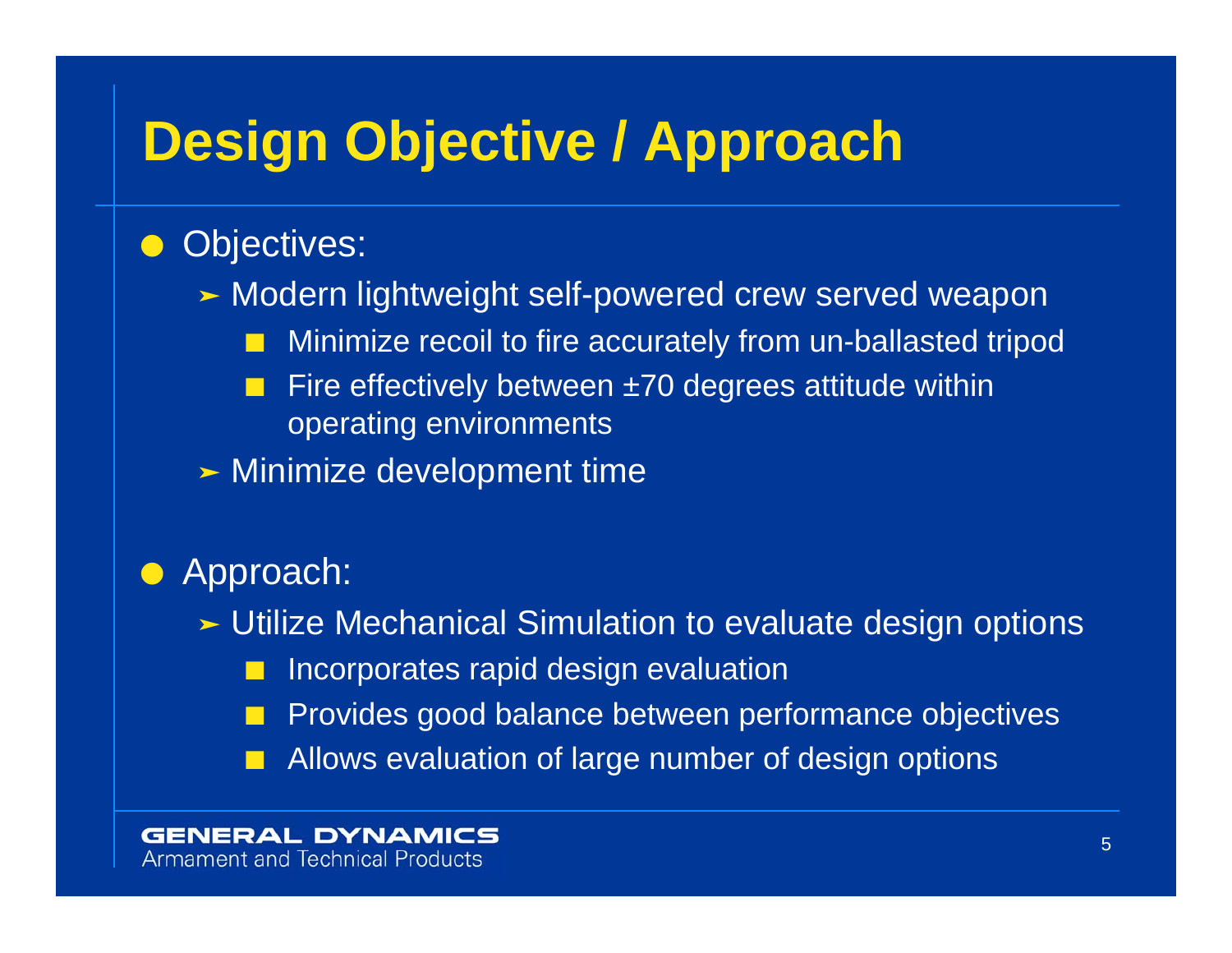# **Mechanical Simulation Dynamic Model**



● Non-Linear Rigid Body Model Characteristics:

- ³ 48 Kinematic DOF
- $\blacktriangleright$  Mass, cg and inertia of all parts
- $\triangleright$  Critical structural stiffness
- $\blacktriangleright$  Friction and clearances
- **O** System model:
	- $\blacktriangleright$  Evaluates performance
	- $\triangleright$  Calculates interface loads
- **•** Model includes the following system elements:
	- $\blacktriangleright$  Double acting buffer
	- > Main spring
	- $\blacktriangleright$  Bolt locking mechanism
	- $\blacktriangleright$  Firing mechanism
	- > Ammunition impulse
	- $\blacktriangleright$  Gas pressure/ unlocking mechanism
	- $\blacktriangleright$  Cartridge feeding
	- > Case eject forces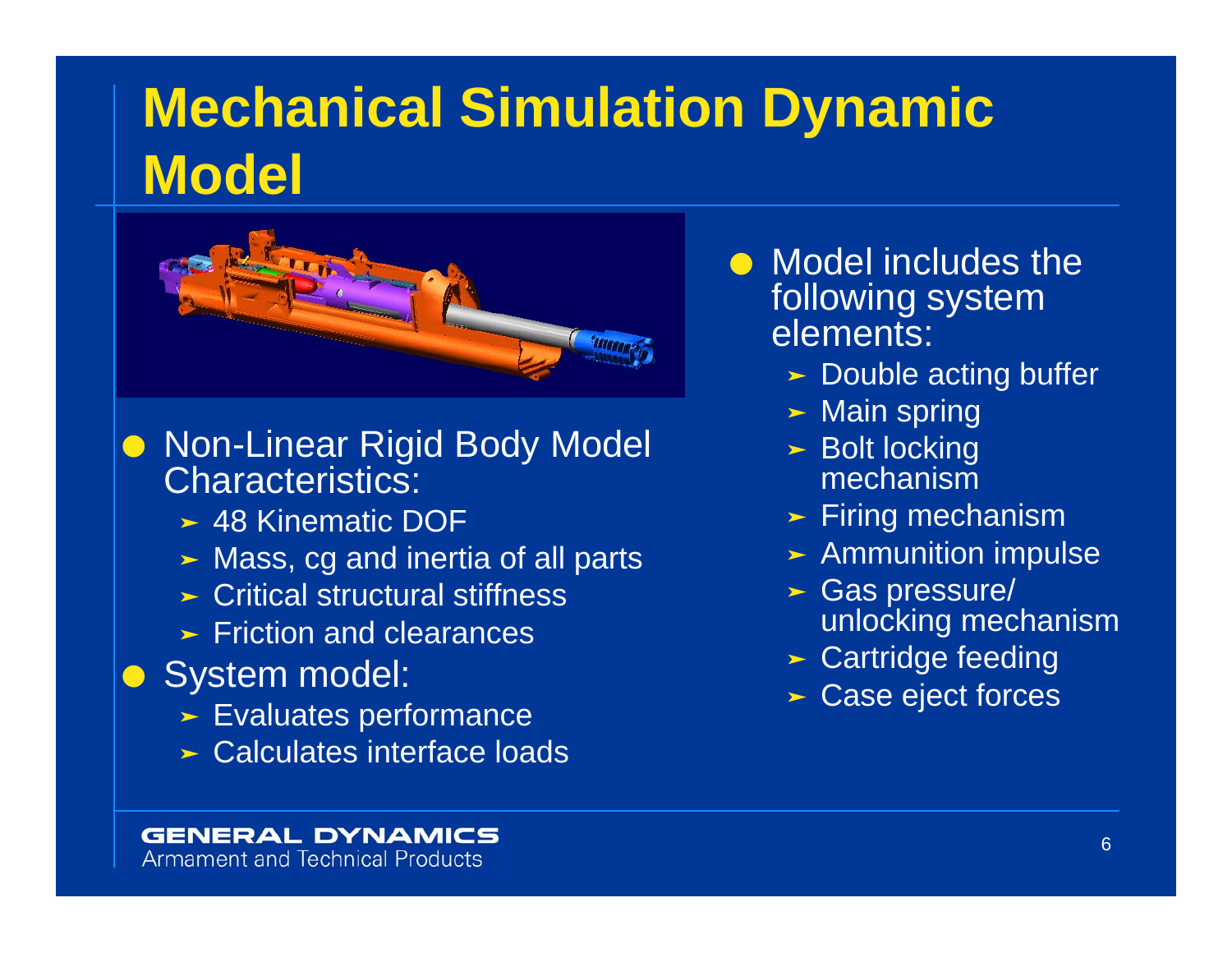# **Mechanical Simulation Mounted on Tripod**



- O Stability assessed with un-ballasted tripod in gunner seated position
- O Tripod model
	- $\blacktriangleright$  Mass, cg and inertia and stiffness included: tripod and feeder
	- $\blacktriangleright$  Front foot allowed to lift
- O Weapon fires from consistent position shot to shot contributing to low dispersion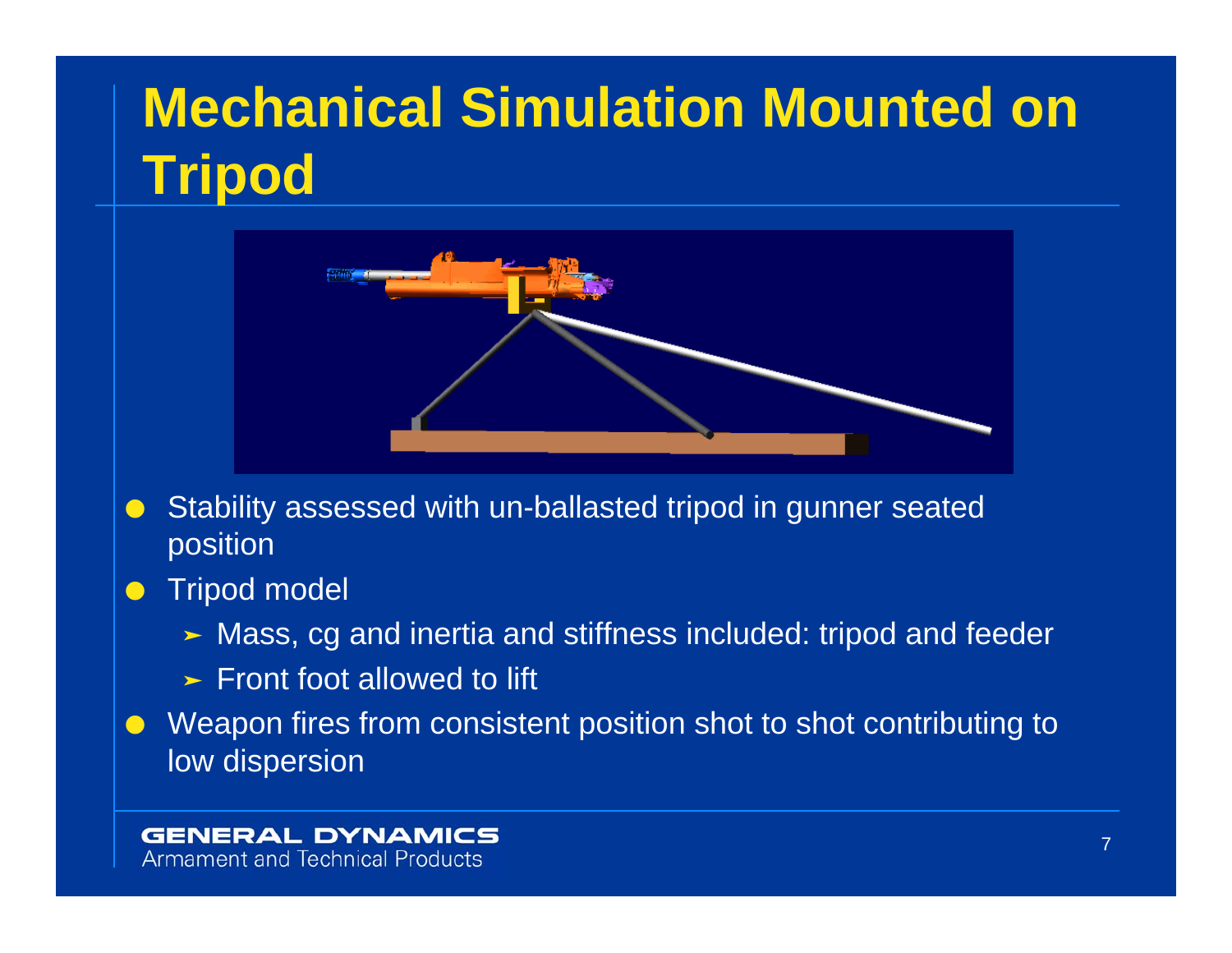## **Characterization Firing Tests**

### **• Performed in Fixture**

- $\triangleright$  Barrel Extension Displacement and velocity  $\blacksquare$  High Speed Video and LVDT**> Transmitted Loads** Q Double acting Buffer and
	- Main Spring
- > System Parameters
	- QGas Pressure
	- $\blacksquare$ Ejection Loads
	- QFeeding Torque



**• Performed in Tripod** 

 $\blacktriangleright$  Stability assessed by leg lift measurement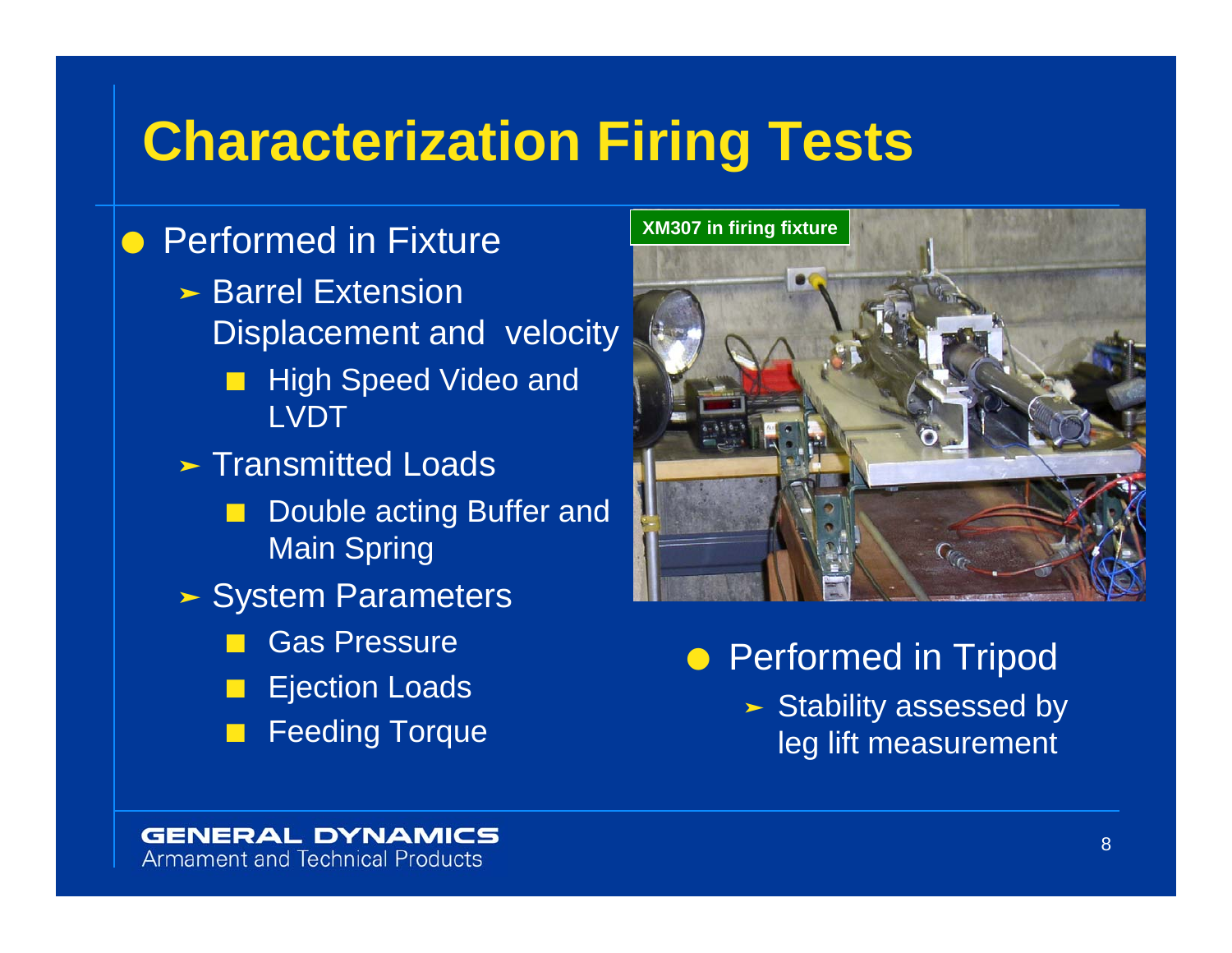# **Simulation Model Correlated to Development Weapon Test Data**



### **GENERAL DYNAMICS**

**Armament and Technical Products**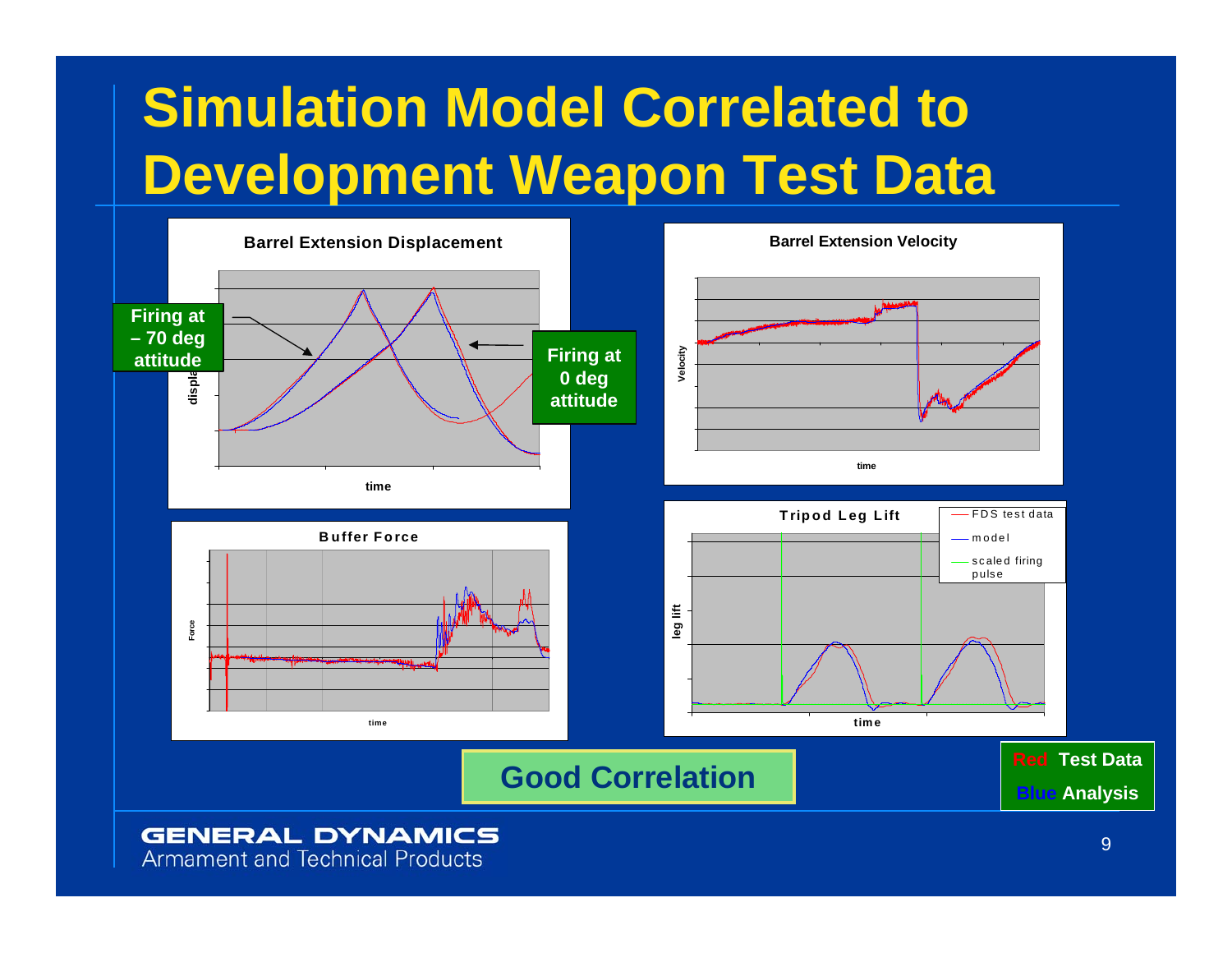## **Application of Simulation to Design**

#### $\bullet$ Design Goals

- ³ Operate successfully at -70 degrees attitude including impulse variation
- > Maintain firing stability from tripod at 0 deg attitude
- **•** Application of Simulation:
	- $\blacktriangleright$  Perform evaluation of sensitivity and inter-relationships of design and environmental parameters
	- $\blacktriangleright$  Identify and control key parameters
	- ³ Choose parameters to balance conflicting design goals
- $\bullet~$  Key design parameters to achieve goals involve double acting buffer
- **Simulation increased buffer design efficiency** 
	- $\geq$  22 buffer designs investigated including variation of impulse in 3 week period
	- > Selected buffer design fabricated and tested in 3 weeks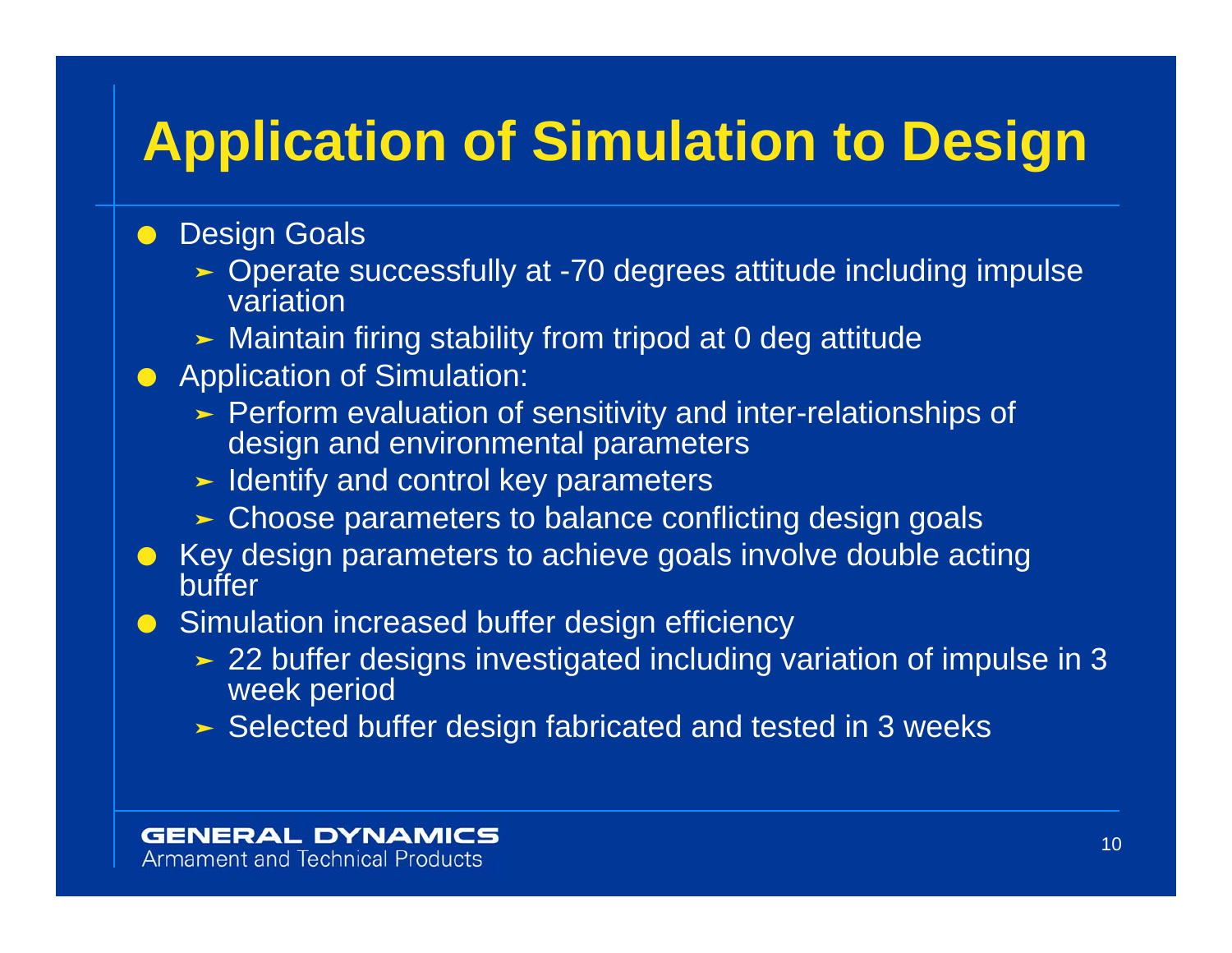### **Results: Successful Burst Firing of XM312 at -70 Degrees Attitude**

- **Performance goals achieved** with selected buffer
	- $\blacktriangleright$  Fired 3 bursts of 6 rounds each